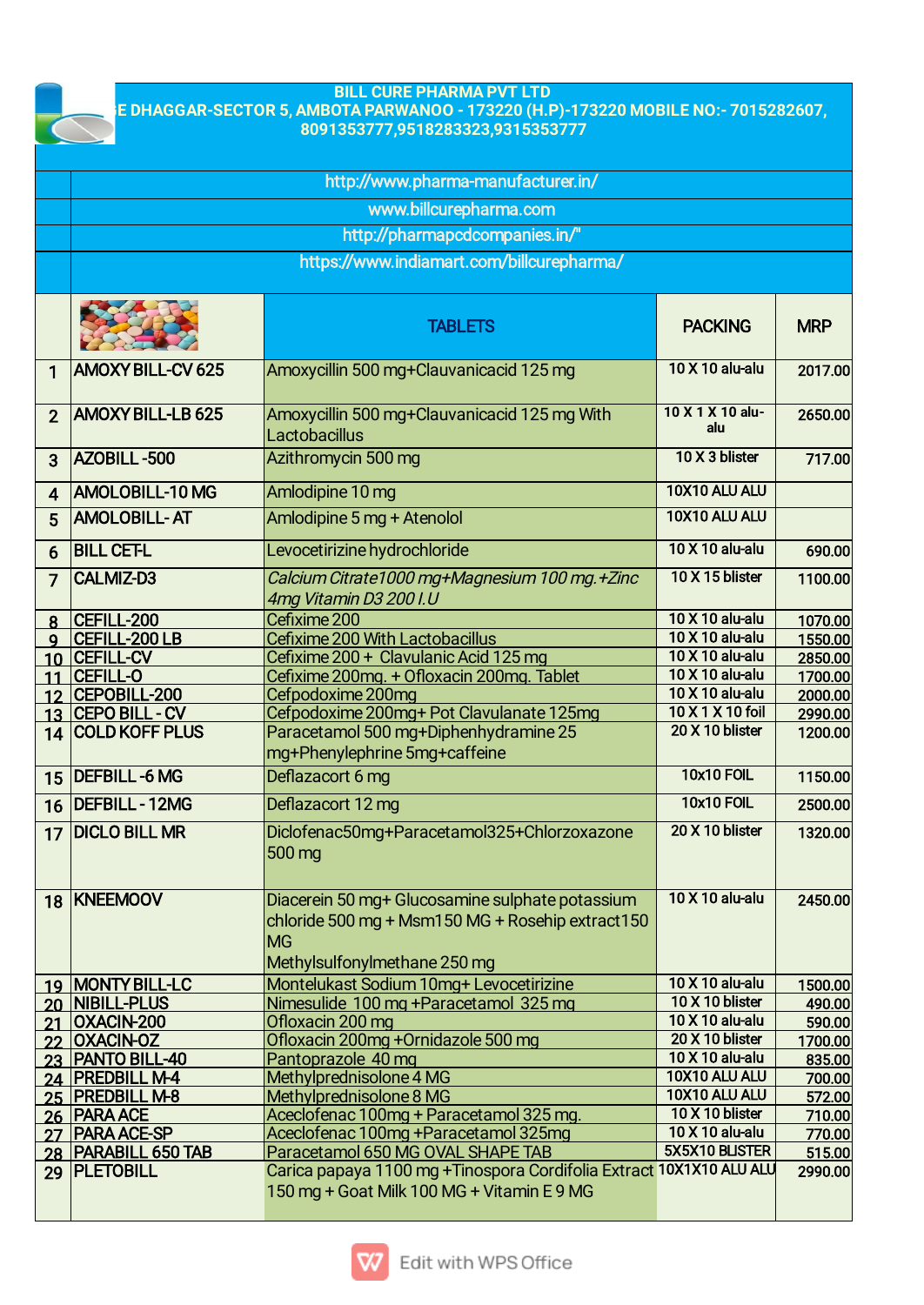|                         | 30 PIOBILL-MG 1            | Glimepride 1 mg+ Hydrochloride pioglitazone 15 mg<br>+Metformin Hydrochloride (SR) 500 mg                                                                                                                                                                                                                                                                                                                 | 10X10 ALU ALU           | 690.00  |
|-------------------------|----------------------------|-----------------------------------------------------------------------------------------------------------------------------------------------------------------------------------------------------------------------------------------------------------------------------------------------------------------------------------------------------------------------------------------------------------|-------------------------|---------|
| 31                      | <b>PIOBILL-MG2</b>         | Glimepride 2 mg+ Hydrochloride pioglitazone 15 mg<br>+Metformin Hydrochloride (SR) 500 mg                                                                                                                                                                                                                                                                                                                 | 10X10 ALU ALU           | 790.00  |
| 32                      | <b>IVERBILL-12 MG</b>      | Ivermectin 12 MG                                                                                                                                                                                                                                                                                                                                                                                          | 10X10 ALU ALU           | 3500.00 |
|                         |                            | <b>CAPSULE</b>                                                                                                                                                                                                                                                                                                                                                                                            |                         |         |
|                         | <b>ITRO-BILL 200</b>       | Itraconazole capsules 200mg                                                                                                                                                                                                                                                                                                                                                                               | 10*1*4 foil             | 1300.00 |
| $\mathbf{\Omega}$       | <b>PANTO BILL-DSR</b>      | Pantoprazole 40 mg + Domperidone 30 mg                                                                                                                                                                                                                                                                                                                                                                    | 10 X 10 alu-alu         | 1190.00 |
| $\overline{3}$          | <b>RABI BILL-DSR</b>       | Rabeprazole 20 mg+Domperidone 30 mg                                                                                                                                                                                                                                                                                                                                                                       | 10 X 10 alu-alu         | 900.00  |
|                         |                            | <b>GELATIN CAPSULE</b>                                                                                                                                                                                                                                                                                                                                                                                    |                         |         |
| 1                       | <b>MULTI UP-L</b>          | Each hard gelatin capsule contains: (Approx.)<br>Vitamin A (As acetate) 5000 I.U Vitamin E (As acetate)<br>25 I.U Vitamin C (Coated) 100mg Zinc oxide equ. To<br>Elemental zinc 2.5mg Calcium Pantothenate 12.5mg<br>Niacinamide 50mg Thiamine mononitrate 10mg<br>Riboflavin 10mg Pyridoxine hydrochloride 3mg<br>Copper sulphate equ.to elemental Copper 2.5mg<br>Angenese Chlorido ogu to alemental Ma | 10 X 1 X 10 alu-<br>alu | 1950.00 |
|                         |                            | <b>INJECTABLES</b>                                                                                                                                                                                                                                                                                                                                                                                        |                         |         |
| 1                       | <b>BILL CEF INJ-1 GM</b>   | ceftriaxone 1gm                                                                                                                                                                                                                                                                                                                                                                                           | vial                    | 60.20   |
| $\overline{2}$          | <b>BILL CEF INJ-1.5 GM</b> | Ceftriaxone 1 gm+ Sulbactam 500 mg                                                                                                                                                                                                                                                                                                                                                                        | vial                    | 159.00  |
| 3                       | <b>BILL DEK 50</b>         | Nandrolone Deconate 50 mg (Dispo pack)                                                                                                                                                                                                                                                                                                                                                                    | dispo pack              | 160.00  |
| $\overline{\mathbf{A}}$ | <b>MECO BILL</b>           | methycobalamin 1500                                                                                                                                                                                                                                                                                                                                                                                       | dispo pack              | 89.00   |
| 5                       | <b>PANTO BILL-IV</b>       | Pantaprazole 40 Mg INJ                                                                                                                                                                                                                                                                                                                                                                                    | vial                    | 49.72   |
|                         |                            | <b>COUGH SYRUP/TUBES</b>                                                                                                                                                                                                                                                                                                                                                                                  |                         |         |
| 1                       | <b>BRILLDEX P</b>          | Dextromethorphan Hydrobromide 10 mg +<br>Chlorpheniramine Maleate 2 mg + Phenylephrine HCl<br>$5 \,\mathrm{mg}$ + Menthol 1.5                                                                                                                                                                                                                                                                             | 100 ml                  | 79.00   |
| $\overline{2}$          | <b>BRILLDEX PSF</b>        | Dextromethorphan Hydrobromide 10 mg +<br>Chlorpheniramine Maleate 2 mg + Phenylephrine<br>HOLEmatA                                                                                                                                                                                                                                                                                                        | $100$ ml                | 97.00   |
| 3                       | <b>BRILLDEX AX</b>         | Ambroxol Hydrochloride 15 mg + Terbutaline Sulphate<br>1.25mg + Guaiphenesin 50mg +<br>Menthol 2.5 mg                                                                                                                                                                                                                                                                                                     | $100$ ml                | 69.00   |
|                         |                            | Ambroxol Hydrochloride 15 mg + Terbutaline Sulphate                                                                                                                                                                                                                                                                                                                                                       | $100$ ml                | 75.00   |

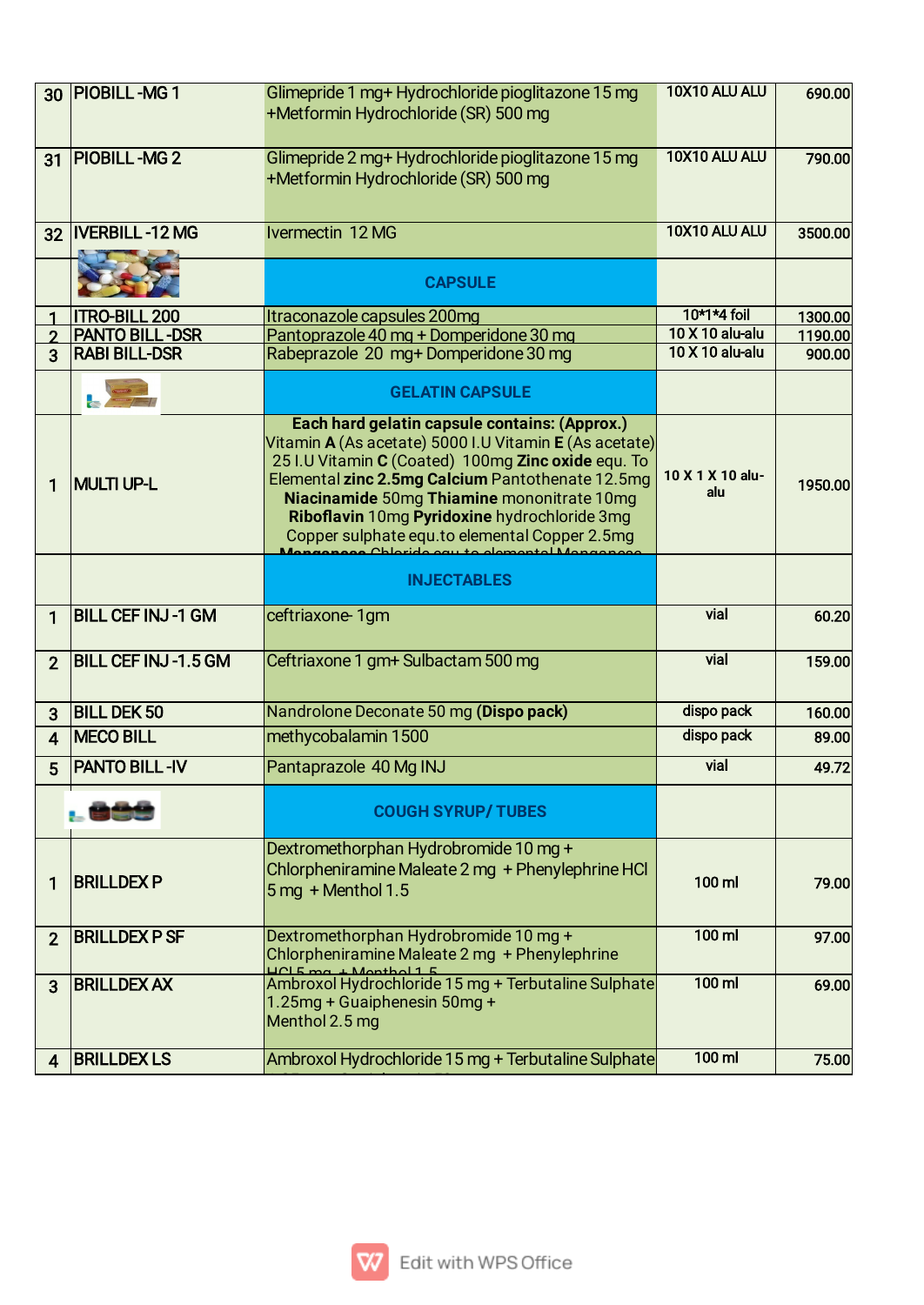| 5              | <b>B-QUICK</b>                                | Diclofenac Diethylamine eqv. 1.16%w/w + Diclofenac<br>Sodium 1.00%w/w +Methyl Salicylate 10.00%w/w<br>+Menthol 5.0%w/w +Linseed Oil 3.00%w/w + Benzyl<br>Alcohol(Preservative) 1.00%w/w Gel base                                                                                                                                                                                                                                                                                                                                                     | 30 gm             | 95.00  |
|----------------|-----------------------------------------------|------------------------------------------------------------------------------------------------------------------------------------------------------------------------------------------------------------------------------------------------------------------------------------------------------------------------------------------------------------------------------------------------------------------------------------------------------------------------------------------------------------------------------------------------------|-------------------|--------|
| 6              | <b>MELA MAGIC CREAM</b>                       | Hydroquinone 2% W/W+Tretionoin 0.025 W/<br>W+Mometasone Furoate 0.10 % W/W                                                                                                                                                                                                                                                                                                                                                                                                                                                                           | 15 <sub>gm</sub>  | 159.00 |
| $\overline{7}$ | <b>POVIBILL PLUS</b>                          | Povidone Iodine 50 mg+ Metronidazola 10 mg+Sucralf                                                                                                                                                                                                                                                                                                                                                                                                                                                                                                   | 15 <sub>gm</sub>  | 150.00 |
|                |                                               | <b>SYRUPS/PEDIATRIC</b><br>/SUSPENSION                                                                                                                                                                                                                                                                                                                                                                                                                                                                                                               |                   |        |
| 1              | <b>AMOXY BILL CV DRY</b><br><b>SYRUP</b>      | Amoxycilline 200 mg + Clav.28.5 mg                                                                                                                                                                                                                                                                                                                                                                                                                                                                                                                   | $30$ ml           | 60.80  |
| $\overline{2}$ | <b>AMOXY BILL CV FORTE</b>                    | Amoxycilline 400 mg + Clav. 57 mg WITH WATER                                                                                                                                                                                                                                                                                                                                                                                                                                                                                                         | $30$ ml           | 112.00 |
| 3              | <b>APY BILL</b>                               | <b>Fungal diastase with pepsin</b>                                                                                                                                                                                                                                                                                                                                                                                                                                                                                                                   | $200$ ml          | 155.00 |
| 4              | <b>CALMIZ-D3 SUSPENSION Calcium Carbonate</b> | 625+zincGlconate14mg+magnesium hydroxide180<br>mg+Vitamin d3 200<br>lU                                                                                                                                                                                                                                                                                                                                                                                                                                                                               | $200$ ml          | 99.00  |
| 5              | <b>CEFILL 50 DRY SYRUP</b>                    | Cefixime 50 mg Oral Suspension IP                                                                                                                                                                                                                                                                                                                                                                                                                                                                                                                    | 30 <sub>m</sub>   | 49.00  |
| 6              | <b>EMEBILL</b>                                | Ondansetron susp.                                                                                                                                                                                                                                                                                                                                                                                                                                                                                                                                    | $30 \, \text{ml}$ | 34.00  |
|                | <b>FERO BILL XT SYRUP</b>                     | Ferrous Ascorbate 100mg+Folic Acid 1.5 mg+ZINC                                                                                                                                                                                                                                                                                                                                                                                                                                                                                                       | $200$ ml          | 179.00 |
|                | 8 LIVUP                                       | <b>Silymarin With B- Complex Suspension</b>                                                                                                                                                                                                                                                                                                                                                                                                                                                                                                          | $200$ ml          | 189.00 |
| $\mathbf{Q}$   | <b>PARABILL-ACE SYRUP</b>                     | Aceclofenac 50mg + Paracetamol 125mg                                                                                                                                                                                                                                                                                                                                                                                                                                                                                                                 | $60$ ml           | 69.70  |
| 10             | <b>MONTY BILL-LC SYRUP</b>                    | Montelukast Sodium 4mg+ Levocetirizine<br>Dihydrochloride 2.5mg                                                                                                                                                                                                                                                                                                                                                                                                                                                                                      | $60$ ml           | 97.00  |
|                |                                               | Multivitamin + Multimineral + Antioxidant+ Vitamins<br>(Lycopene (10%) +Methylcobalamin 100<br>mcg+VitaminA-1250 iu+Vitamin E-2.5iu+Vitamin<br>B1-2mg+Vitamin B2-3mg+vitamin B6-<br>1.5+niacinamide-10 mg+Methylcobalamin-100                                                                                                                                                                                                                                                                                                                        |                   |        |
|                | 11   MULTI UP L SYRUP (SF)                    | mcg+Zinc Gluconate-3mg+ Maganese<br>Gluconate-2 mg.)                                                                                                                                                                                                                                                                                                                                                                                                                                                                                                 | 200 ml            | 189.00 |
|                | 圈.                                            | <b>PROTEIN POWDER</b>                                                                                                                                                                                                                                                                                                                                                                                                                                                                                                                                |                   |        |
|                | 1   PROTIFAM PROTEIN                          | <b>NUTRIENTS FACTS: Protein (20%) 30gm</b><br>Carbohydrate 58gm Energy Valu 375kcl Glutamic<br>10mg I-lysine 25mg VITAMIN Methylcobalamin<br>100mcg Vitamin A 3000 I.U Vitamin D 300I.U Vitamin<br><b>B1</b> 3mg Vitamin <b>B2</b> 3mg Vitamin <b>B6</b> 2mg Vitamin <b>B12</b><br>3mcg Vtiamin C 50mg Vitamin E 5mg Folic Acid 1mg<br>Calcium Pantothenate 3mg Niacinamide 30mg<br>Calcium 600mg phosphours 425mg MINERALS Irone<br>10mg Magnesium 12mg Manganese 5mcg Copper<br>2 5mg 7ing 5mg Chromium 75mgg Selenium 60mgg<br><b>COVID RANGE</b> | 200 gm            | 295.00 |